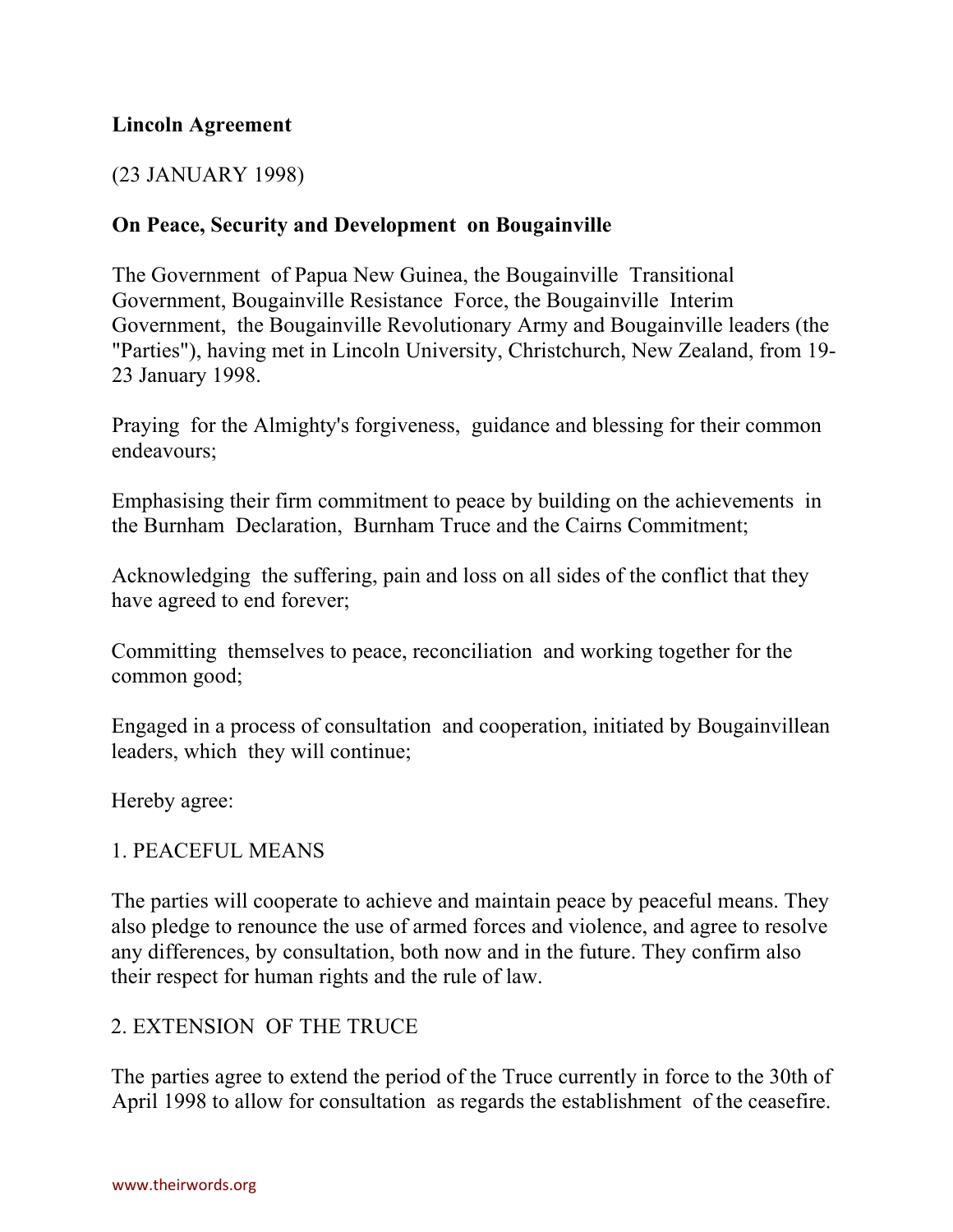## 3. CEASEFIRE

3.1 A permanent and irrevocable ceasefire will take effect in Bougainville at 2400 hours on 30 April 1998.

3.2 The parties will cooperate to reduce fear in Bougainville and take urgent steps to cooperate in promoting public awareness of, and respect for, the ceasefire.

3.3 Immediately the ceasefire takes effect, the parties will refrain from use of arms, ammunition, explosives and other instruments of death, injury or destruction in Bougainville.

3.4 The parties will not manufacture, trade or distribute weapons and ammunitions.

3.5 The parties will cooperate in accordance with law in reporting and preventing the use, manufacture, importation, sale, trade and exchange of weapons and ammunitions.

3.6 The parties will cooperate with the successor to the TMG in recording, locating and arranging disposal of all arms, ammunitions, explosives and other instruments of death, injury and destruction, including parts and ingredients of all the parties in Bougainville.

# 4. WITHDRAWAL OF DEFENCE FORCE FROM BOUGAINVILLE

The parties agree to a phased withdrawal of the PNG Defence Force from Bougainville

subject to restoration of civil authority.

### 5. PEACE MONITORING GROUP

5.1 The Papua New Guinea National Government undertakes to conclude the arrangements required for deployment of the successor to the neutral regional Truce Monitoring Group (TMG) by no later than 30 April 1998.

5.2 The Papua New Guinea National Government will seek the endorsement of the United Nations Security Council for these arrangements, including the appointment of a Special observing mission to monitor these arrangements.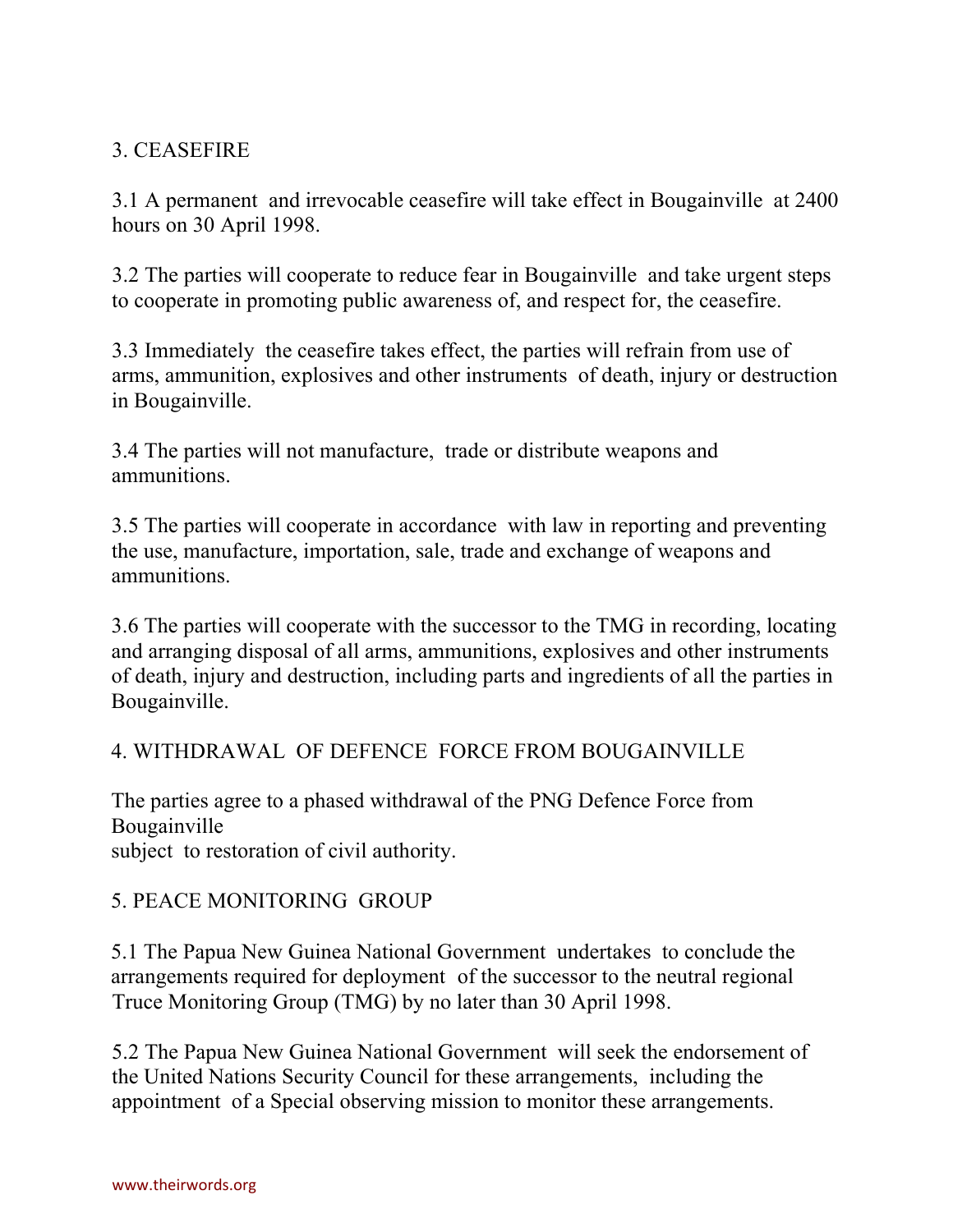# 6. MANDATE OF THE PEACEKEEPING FORCE

The Mandate of the Successor to the TMG will be to:

6.1 Monitor and report on the compliance of the parties to all aspects of the ceasefire;

6.2 Promote and instil confidence in the peace process through its presence, good offices and interaction with people in Bougainville;

6.3 Provide people in Bougainville with information about the ceasefire and other aspects of the peace process;

6.4 Provide such assistance in restoration and development consistent with this Agreement as the parties may agree and available resources allows.

6.5 Assist with the development and training and institution of a Bougainvillean constabulary.

6.6 And such other matters as may be agreed to by the parties which will assist with the democratic resolution of the situation.

7. TRANSITION TO CIVILIAN PEACETIME POLICING The parties will cooperate in:

a) Re-establishing the Village Court System in Bougainville; and

b) Restoration of civilian peacetime policing, including arrangements that will facilitate the recruitment, training and deployment of Bougainvillean police.

### 8. RECONCILIATION

8.1 The parties will cooperate in promoting reconciliation between Bougainvilleans and with other individuals, groups and organizations in Papua New Guinea.

8.2 The parties agree to free and democratic elections on Bougainville to elect a Bougainville Reconciliation Government before the end of 1998.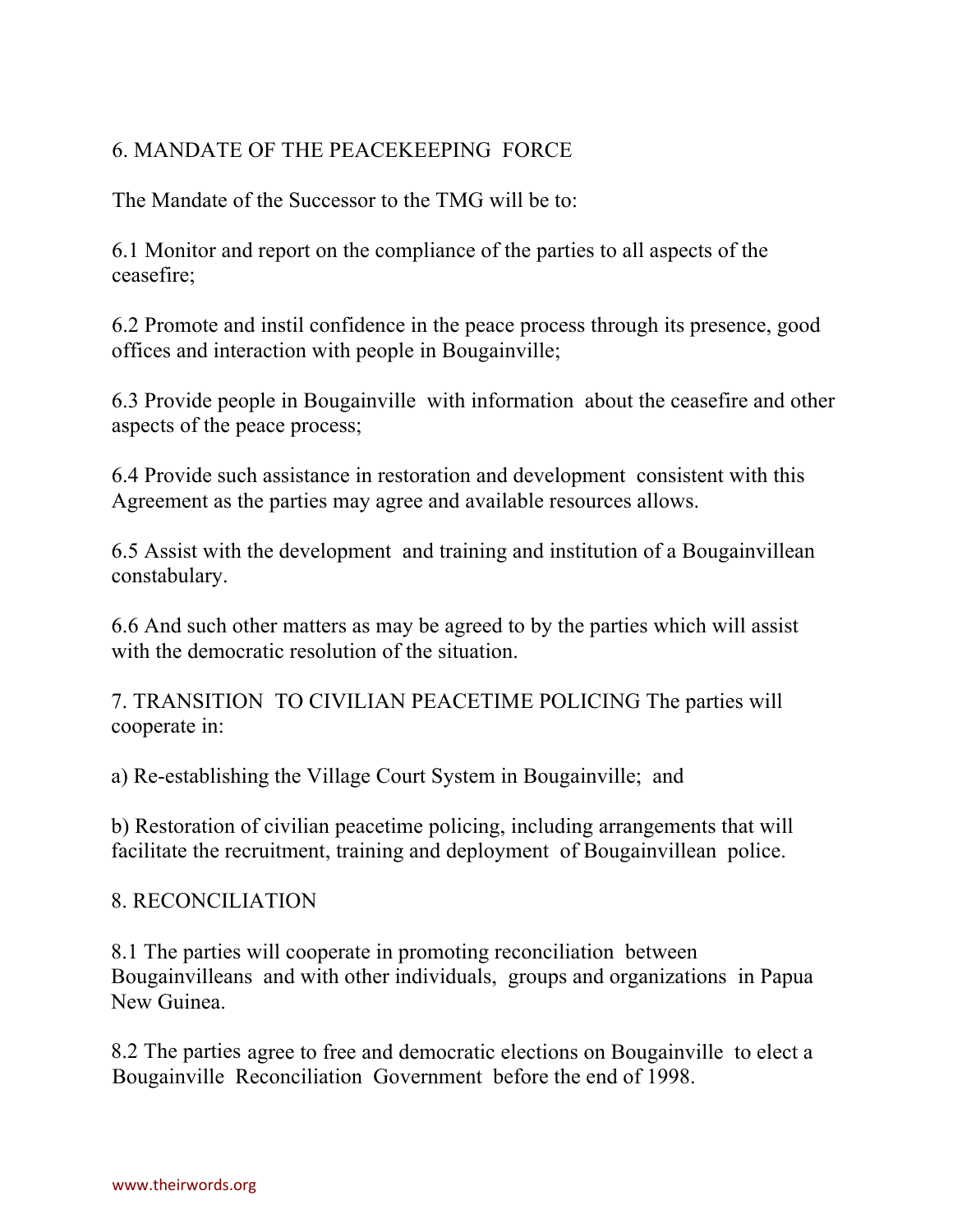# 9. REMOVAL OF BOUNTIES AND FREE MOVEMENT

The Papua New Guinea National Government:

a) Has confirmed the removal of bounties; and

b) Will facilitate the free and unhindered movement Bougainvilleans into, within and out of Papua New Guinea in accordance with law.

### 10. AMNESTY AND PARDON

The Papua New Guinea National Government will:

a) Grant amnesty to persons involved in crisis-related activities on all sides;

b) Following receipts of advice from the Advisory Committee on the Power of Mercy, recommend pardons for persons convicted of crisis-related offences.

# 11. RESTORATION AND DEVELOPMENT

11.1 The parties will cooperate in restoration and development in Bougainville in both the public and private sectors with particular emphasis on rural areas.

11.2 The Papua New Guinea National Government will seek appropriate forms of assistance from international organizations, foreign governments and organizations for restoration and development in Bougainville.

11.3 Assistance for restoration and development in Bougainville will, to the maximum practical extent, be sought and administered so as to promote Bougainvillean participation.

11.4 The Papua New Guinea National Government will prepare an Indicative Program in consultation with the parties to help secure funding and other resources to assist in restoration and development in Bougainville.

11.5 The parties agree to cooperate in restoring normalcy, including the return of Bougainvilleans in care centres to their villages and resuming development in Bougainville by acting without delay to:

11.6 Facilitate communications and access to villages on Bougainville,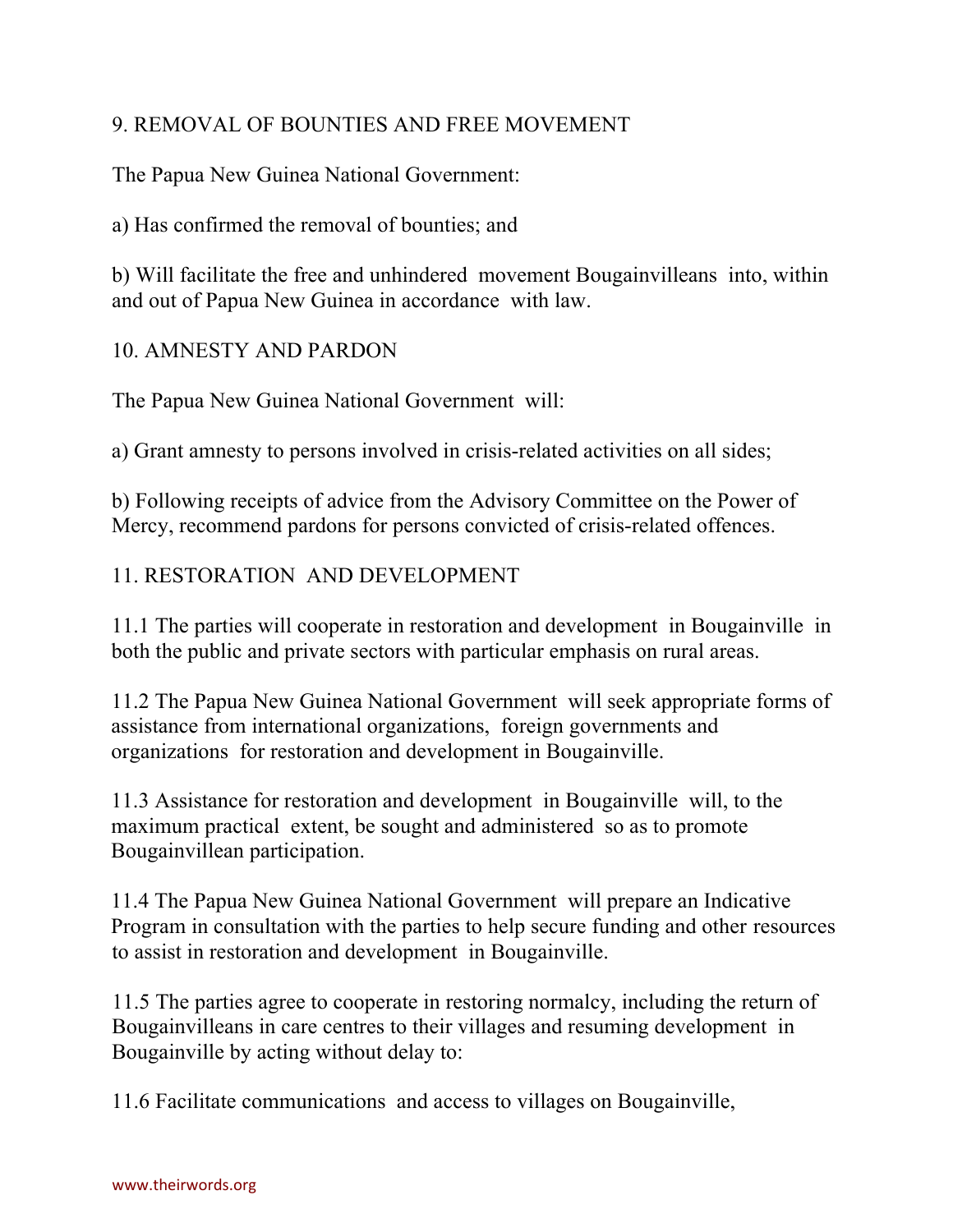11.7 Provide essential services such as health and education.

# 12. CONSULTATION LIAISON

The parties agree to promote consultation, cooperation and liaison at the political level among Bougainvilleans and with the Papua New Guinea National Government.

### 13. POLITICAL ISSUE

13.1 The parties agree to meet again in Bougainville to address the political issue before the end of June 1998.

13.2 Officials will meet as required to prepare for such meetings.

### 14. PUBLIC AWARENESS

The parties will cooperate in promoting public awareness of, and respect for, this Agreement.

# ANNEXES TO THIS AGREEMENT AND SUBSIDIARY ARRANGEMENT

Detailed arrangements for implementation and development of this Agreement may, by agreement, be embodied in Annexes or subsidiary arrangements to this Agreement.

### 16. ONGOING COOPERATION

In signing this Agreement the parties whose signatures appear below commit themselves to working together for peace, justice, security and development in Bougainville by:

a) cooperating with each other; and

b) Promoting a bipartisan approach in the National Parliament and in the community as a whole.

Done at Lincoln, Christchurch, New Zealand this 23rd day of January 1998.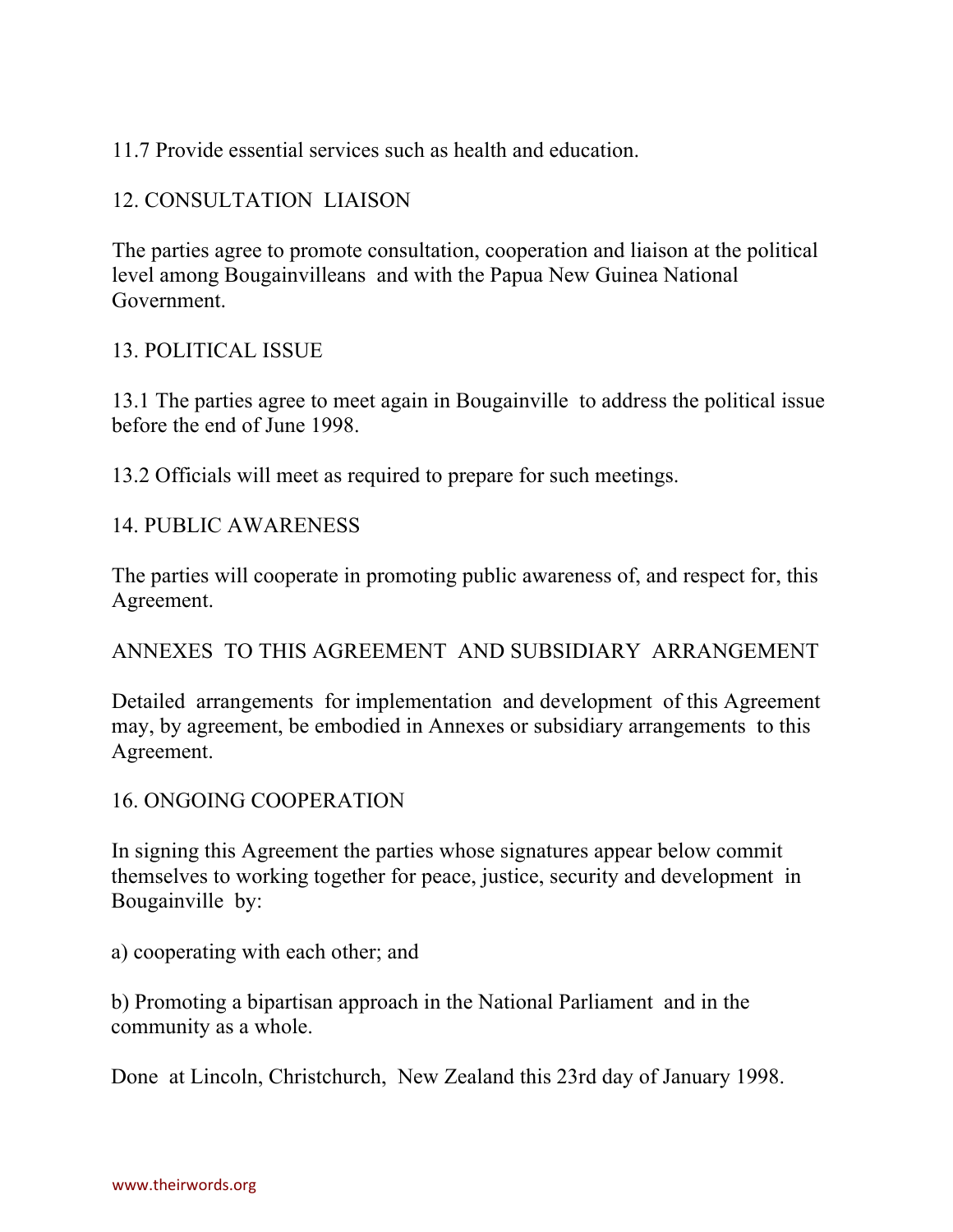#### **SIGNED BY:**

Sir John KAPUTIN, KBE, CMG, GC (Togo), MP Chief Negotiator PNG Government

Mr Joseph KABUI Vice President Bougainville Interim Government

Hon. Sam AKOITAI, MP Minister for Bougainville Affairs PNG Government

General Sam KAUONA Commander BRA

Hon. Gerard SINATO Premier Bougainville Transitional Government

Hon. John MOMIS, MP Member for Bougainville Region PNG Government

Hon. Michael LAIMO, MP Member for South Bougainville PNG Government